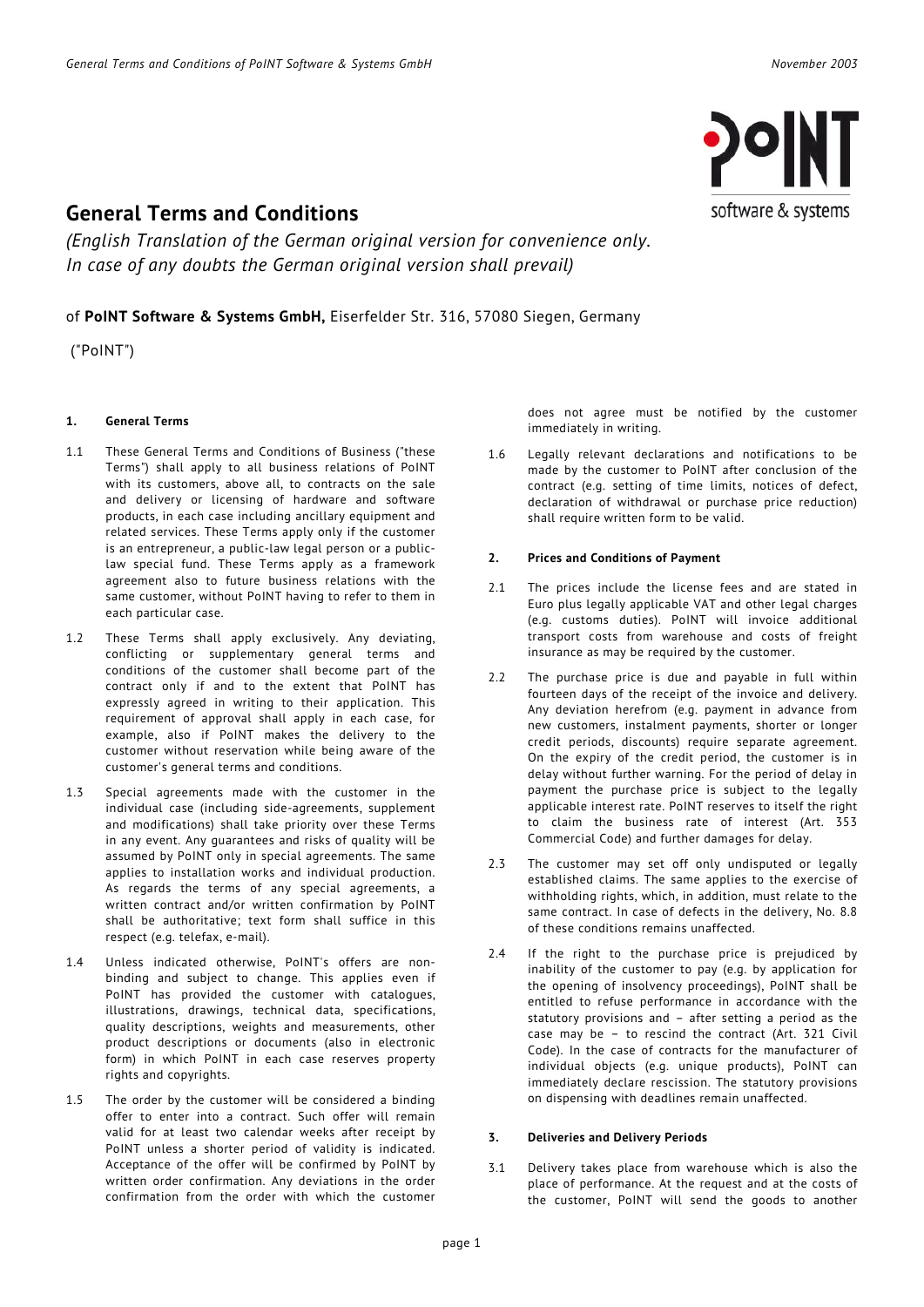location. Unless otherwise agreed, PoINT may itself determine the nature and circumstances of the dispatch (e.g. the carrier, the method of sending, packaging). In the case of software or licenses, delivery shall be deemed to have taken place with the dispatch of the software by PoINT or the conclusion of the license agreement, without regard to the call of the goods or the sending of any necessary opening code for the decoding of the software. Software can be delivered by PoINT electronically (in particular, per e-mail or enabling Internet downloading to take place). The necessary opening code for the software will at the request of the customer also be delivered electronically.

- 3.2 The risk of the accidental destruction or deterioration of the goods shall pass to the customer at the latest with the delivery. In the case of delivery to a place other than the place of performance, the risk including the risk of delay, shall pass when the goods are handed over to the carrier or transporter. This applies also to use by PoINT of its own employees. In the case of electronic transmission, the risk shall pass to the customer with the sending by PoINT. The statutory provisions for the prior passing of the risk in the event of delay in acceptance by the customer, shall remain unaffected.
- 3.3 If PoINT cannot comply with binding delivery dates for reasons which PoINT itself is not responsible for (nonavailability of performance), PoINT will inform the customer without delay stating the reasons and the anticipated duration of the delay, and request an agreed extension of time. If no agreement is reached between the parties within fourteen calendar days, and if the delay continues, PoINT is entitled to rescind the contract, in which case any payment already made by the customer will be refunded without delay.

As cases of non-availability of performance, non-delivery by suppliers of PoINT in time, as well as events of force majeure (e.g. strikes, lockouts, natural disasters) unforeseeable at the time of the conclusion of the contract, shall be included. The statutory withdrawal and termination rights as well as the statutory provisions on the rescission of the contract in the event of performance being excluded (e.g. impossibility or unreasonableness of performance and/or subsequent performance), shall remain unaffected. The rights of the customer shall also remain unaffected.

- 3.4 Delay in delivery by PoINT shall be determined in accordance with the statutory provisions. In any event, a warning by the customer is required. Rights of the customer to rescind and/or to compensation, apply in accordance with No. 9. In any event, the customer shall at the request of PoINT declare whether it continues to insist on the delivery.
- 3.5 If the customer is in delay in acceptance, if it fails to cooperate, or if the delivery by PoINT is delayed for other reasons which are the responsibility of the customer, PoINT is entitled to demand a liquidated amount for the damage thereby caused. The said amount shall for each completed calendar week of delay be 0.5% of the net price (delivery price), a total, however, of a maximum of 5% of the delivery price. PoINT reserves the right to provide evidence of higher damage and to make further claims (e.g. reimbursement of additional costs, right of withdrawal) – if in terms of money, setting-off the amount of the liquidated damages. The customer may prove that PoINT has suffered either no damage or

significantly less damage than the above-mentioned liquidated damages.

#### **4. Installation**

- 4.1 If installation at the customer is included in the contract, this is an additional service by PoINT and is subject to the following:
	- the customer providing a suitable location in accordance with the installation requirements of PoINT and equipping the same
	- the customer ensuring that transport within the premises at the installation location at its own cost and risk is available
	- the unpacking and setting-up is carried out is carried out only by PoINT or on its instructions
	- the object delivered not being altered, improperly treated, stored or subjected to unusual forces by the customer prior to installation.
- 4.2 If the installation cannot be carried out after delivery for reasons which are the responsibility of the customer, PoINT will be released from its installation obligations if PoINT sets a deadline for the customer of at least fourteen days for the provision of the said facilities and notification of same, stating the consequences of the expiration of the deadline without success. PoINT in this case retains its full right to the purchase price if the installation is included as an additional service free of charge. If payment for the installation is agreed, this shall be reduced by the savings made by PoINT. If PoINT does not prove higher expenses, the customer can demand a reduction of 50% of the net price for the installation. The same applies to the breach of other cooperation obligations of the customer after delivery has been effected. Prior to delivery, the liquidated damages for delay in acceptance by the customer provided in No. 3.5 remain unaffected.

#### **5. Retention of Title**

- 5.1 Until the complete payment of all present and future claims out of the business relationship with the customer (secured claims), PoINT retains ownership in the goods delivered (hereafter referred to as "retained goods").
- 5.2 The retained goods may not, prior to complete payment of the secured claim, either be pledged to third parties nor transferred as security. The customer shall inform PoINT in writing without delay if the retained goods are seized by a third party.
- 5.3 In the case of breach of contract by the customer, in particular, non-payment of the purchase price, PoINT is entitled to rescind the contract in accordance with the statutory provisions and/or to demand the return of the retained goods. The demand for the return of the goods shall not be deemed to be a declaration of rescission. If the purchaser does not pay the purchase price due, PoINT may exercise these rights only if PoINT has set a reasonable period for payment to the customer, which remains unfulfilled, or if the setting of such a period is dispensable according to the statutory provisions.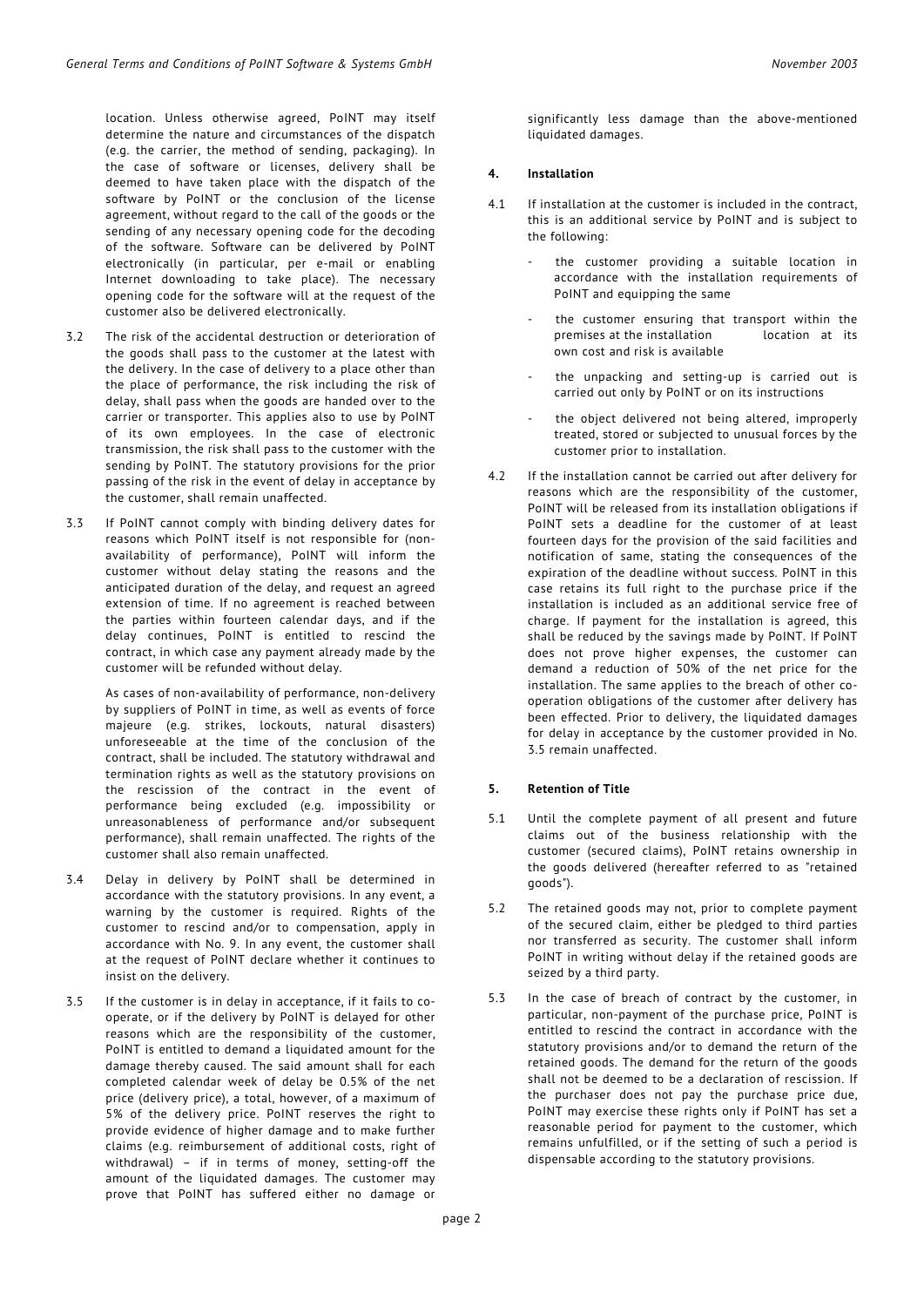- 5.4 The customer may sell-on or process the retained goods in the normal course of business. In that case, the following provisions shall apply in addition:
	- the retention of title shall extend to the full value of the products resulting from the processing, mixing or connection of the retained goods, and PoINT shall be deemed to be the manufacturer thereof. If in the case of processing, mixing or joining with the goods of others, their ownershiprights subsist, PoINT shall acquire co-ownership in the processed, mixed or joined goods in the proportion in which it shares according to the invoice value. The product or the co-ownership share therein shall be deemed to be retained goods.
	- the rights of the customer against third parties arising out of the sale of retained goods are hereby transferred, in whole, or in the amount of the coownership share of PoINT, as security to PoINT. PoINT accepts this transfer. The obligations of the customer mentioned in No. 5.2 shall apply accordingly to the transferred claims. The customer as well as PoINT shall be entitled to recover same. PoINT undertakes not to recover the said claims as long as the customer complies with its payment obligations to PoINT, does not fall into delay in payment, does not make any application for the opening of insolvency proceedings and no other defect in the performance of the customer exists. Otherwise, PoINT can demand that the customer discloses the transfer of the claims and its debtors and provides all information necessary for their recovery, provide the documents relating thereto to PoINT and inform the debtor third parties of the transfer. If the value of the security (retained goods/ claims) exceeds the secured debts by more than 10%, PoINT will, at the request of the customer, release securities at its discretion to that extent.

## **6. Software License**

- 6.1 PoINT grants to the customer a non-exclusive (simple) right to the use of the software products of PoINT provided under this contract (software and the documentation relating thereto). The user right refers only to the software version agreed in the contract or in the license conditions which explicitly refer to the product. The content, territorial and chronological extent of the rights granted are those in accordance with the agreement or the license conditions referring to the product of PoINT as well as these Terms.
- 6.2 The software may only be copied, duplicated or installed on another system through a computer network, only as far as necessary for its use in accordance with the conditions. The customer is entitled, insofar as this is necessary to ensure future use, to make security or backup copies.
- 6.3 The customer is not permitted to make any changes to the software, except for the purposes of repairing a defect necessary for the use of the software in accordance with the conditions.
- 6.4 The customer shall maintain records showing the licensed software together with the version thereof, the place in which the license software is kept and the numbers of copies made. The customer shall provide these records to PoINT on request.
- 6.5 Unless otherwise provided in the contract or the conditions of the license relating to the product, the software will be made available to the customer fully and for the long term. In that event, the customer shall be entitled once-off to pass or sell the software to a third party; the customer shall destroy all copies of the software made by it or pass same to the third party. If, according to the contract or the conditions of the license relating to the product, the software is made available to the customer for an indefinite or a limited period, the customer shall not be entitled, without the consent of PoINT to pass the software to any third party, in particular, to sell, lease or loan it.
- 6.6 The customer may not, without prior agreement of PoINT, grant any sub-licenses to third parties.
- 6.7 The software shall be provided to the customer exclusively in object codes. Without the agreement of PoINT, the customer may de-compile the software only within the limits provided by Sec. 69 e Copyright Act, and only then if PoINT at the request of the customer, does not provide the necessary information for the provision of interoperability.
- 6.8 Source codes, which are released by PoINT by the purpose of licensing, can be provided to the customer only on the basis of a source code software license agreement to be specially concluded.
- 6.9 A transfer of further rights (e.g. to software other than that expressly mentioned, patents, trademarks, business or operational secrets, know-how or other end or intermediate products of the contractual works or developments) is not made here, and requires in any event a prior written agreement with PoINT.
- 6.10 The customer shall mark all complete or partial copies, adaptations or transmissions of the software with the copyright and all other references to industrial property in the same manner as on the original version of the licensed software.
- 6.11 At the expiry of the software licensing agreement, irrespective of the legal grounds therefor, the customer shall return to PoINT the original data carriers, handbooks and license certificate, destroy all copies of the versions of the software provided to it including those which are part of adaptations, and confirm this in writing to PoINT.

#### **7. Third Party Software**

With reference to the software products of third party companies which are referred to as such by PoINT (third party software), PoINT acts only as agent. A software license agreement comes into existence between the third party company and the customer exclusively in accordance with an agreement to be specially concluded.

#### **8. Claims for Defects by the Customer**

8.1 The statutory provisions shall apply to the rights of the customer in the event of material and title defects (including defective or reduced delivery as well as defective assembly, installation or user instructions) unless otherwise provided hereafter. The special statutory provisions relating to liability for defects in the chain of delivery in the case of end-consumers of the goods remain in any event unaffected.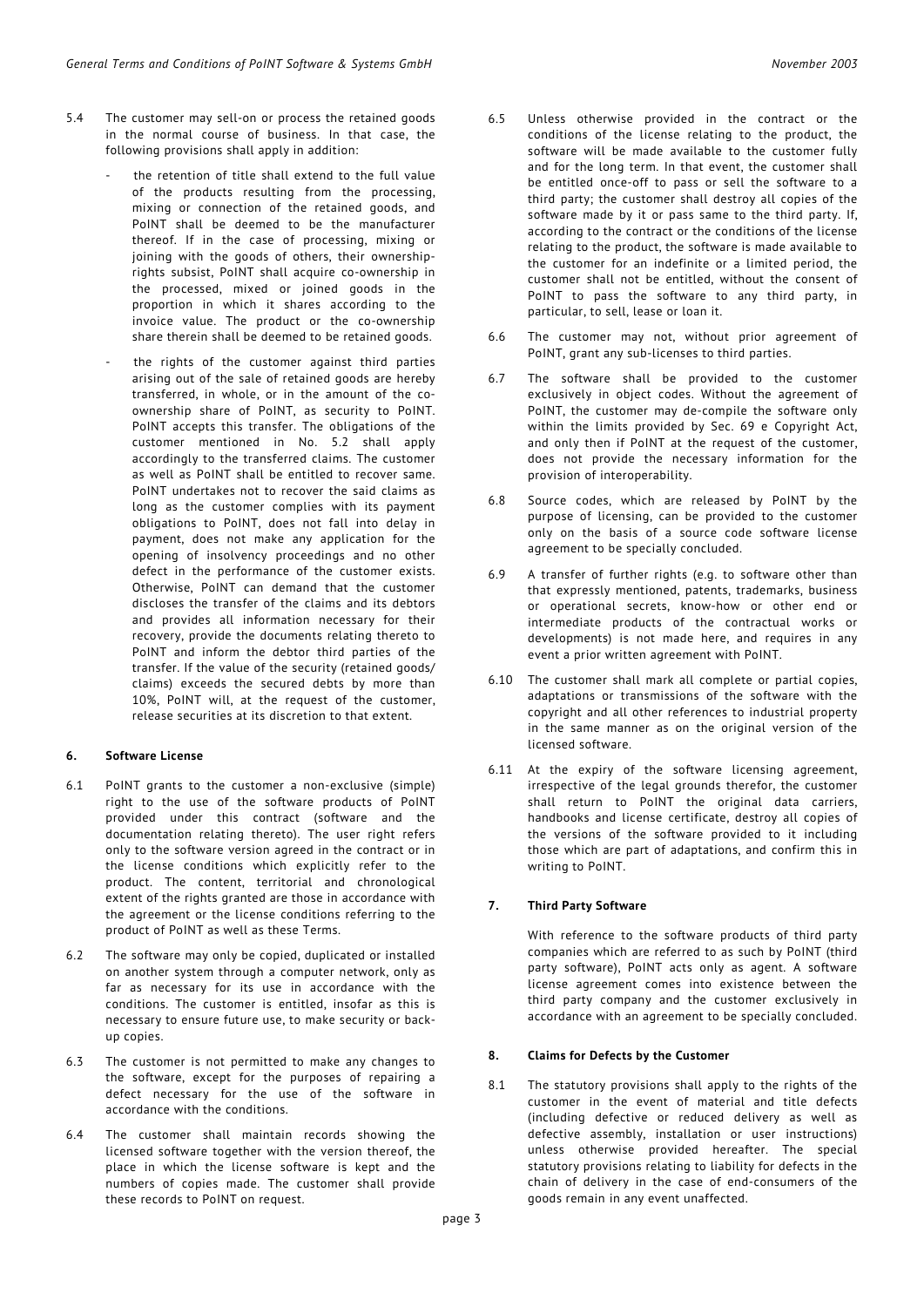- 8.2 The basis for liability for defects is, in the first place, the agreement made with regard to the quality of the product. Product descriptions from current offers of PoINT (e.g. catalogue) to which the customer refers in its order and which have been accepted by PoINT, shall be deemed to be quality agreements. In case of doubt, the product description in accordance with the order confirmation of PoINT shall be decisive.
- 8.3 If no agreement as to quality is made, the product is free of defects if it is suitable for the use provided for in the contract. In addition to the statutory provisions, the product is also free of defect if it has the characteristics which can be expected by the customer in accordance with the software-hardware product description attributable to the product or the other documentation provided with the delivery (e.g. handbooks, read me files etc.). PoINT undertakes no liability for public statements of third parties (e.g. advertising statements). PoINT shall be liable for its own public statements only if they have actually influenced the decision of the customer to buy.
- 8.4 Changes to the products, which do not adversely affect the quality of the product, in particular, its functional capacity, are reserved and no defects claim by the customer may be based thereon.
- 8.5 Defects claimed by the customer are subject to the customer having complied with its statutory examination and notification obligations (Secs. 377, 381 Commercial Code). If a defect is shown in the examination or later, PoINT is to be informed thereof without delay. The same applies if the defect is discovered first by a third party, from the time at which the customer becomes aware thereof. The obligation of examination and notification extends to the assembly, installation and operating instructions provided with the product.

Notification shall be deemed to have been made without delay, if it is made within two weeks after the discovery or knowledge thereof – in the case of obvious defects from the time of delivery. This period will be complied with by dispatch of the notice. The notice shall be in writing.

If the customer fails to carry out the aforesaid examinations or notifications, liability of PoINT for the relevant defect is excluded.

- 8.6 If a defect is caused or worsened by the customer or a third party, no claim shall arise. This is, in particular, to be assumed if the defect or worsening thereof, excludes its repair or is mainly due to the following conduct of the customer or a third party:
	- use, copying, installation, setting up, altering, repair or maintenance in breach of contract or improperly effected,
	- non-observance of the necessary minimum hardware configuration and/or software provision and other installation requirements for the relevant product,
	- breach of co-operation obligations, in particular, in accordance with nos. 13 and 14
	- changing or removing technical original markings without the written consent of PoINT.
- 8.7 If the product is defective, PoINT can firstly chose whether supplementary performance will be carried out by repair of the defect or by delivery of a defect-free

product. The right of PoINT to reject the manner chosen for supplementary performance in accordance with the statutory conditions, shall not be affected.

- 8.8 PoINT is entitled to make the supplementary performance subject to the customer paying the purchase price due. The customer is, however, entitled to retain a portion of the purchase price reasonable with respect to the defect, until it is repaired.
- 8.9 The customer shall grant PoINT the necessary time and opportunity for supplementary performance, in particular, at the discretion and cost of PoINT, to provide PoINT with the product complained of together with the means for testing and maintenance in accordance with No. 13, in the premises of the customer. In the case of an unjustified complaint, PoINT may invoice the customer for costs incurred therefor.
- 8.10 If the supplementary performance fails or if a period set in writing by the customer for the supplementary performance expires without success or if the setting of such period is dispensable in accordance with the statutory provisions, the customer can rescind the purchase contract or reduce the purchase price. Rescission or reduction must be declared in writing. A right of rescission does not apply in the case of insignificant defects. In the case of rescission, the customer is liable for a reasonable user fee for the period prior to rescission, and this will be calculated on the basis of the relevant taxation depreciation period. Further statutory claims of PoINT shall remain unaffected.
- 8.11 Claims by the customer for compensation or reimbursement of wasted expenditure shall apply only in accordance with No. 9 of these Terms. Otherwise they are excluded.
- 8.12 In deviation from Sec. 438 ss. 1 No. 3 Civil Code, the general limitation period for claims for material and legal defects shall be one year from the beginning of the statutory limitation period. Special statutory limitation provisions (e.g. for material, prohibitions, construction work/construction materials, return of property, fraudulent conduct, the undertaking of a guarantee or regress against suppliers) shall remain unaffected. The statutory limitation periods of sales law shall also apply without reduction, if PoINT is liable for compensation because of or as a result of a defect (under contract or tort) in accordance with No. 9.

### **9. Other Liabilities**

- 9.1 PoINT is liable for compensation or reimbursement of wasted expenditure – irrespective of the legal grounds therefor – in the case of intent or gross negligence. In addition, PoINT is liable, in the case of simple negligence, for
	- damages resulting from injury to life, body or health
	- damages for breach of a fundamental contractual obligation. In this case, the liability of PoINT is limited to compensation for foreseeable typical damage.

The above limitations on liability shall not apply in the case of fraud, guarantees, reimbursement of expenses in regress against suppliers in accordance with Sec. 478 ss.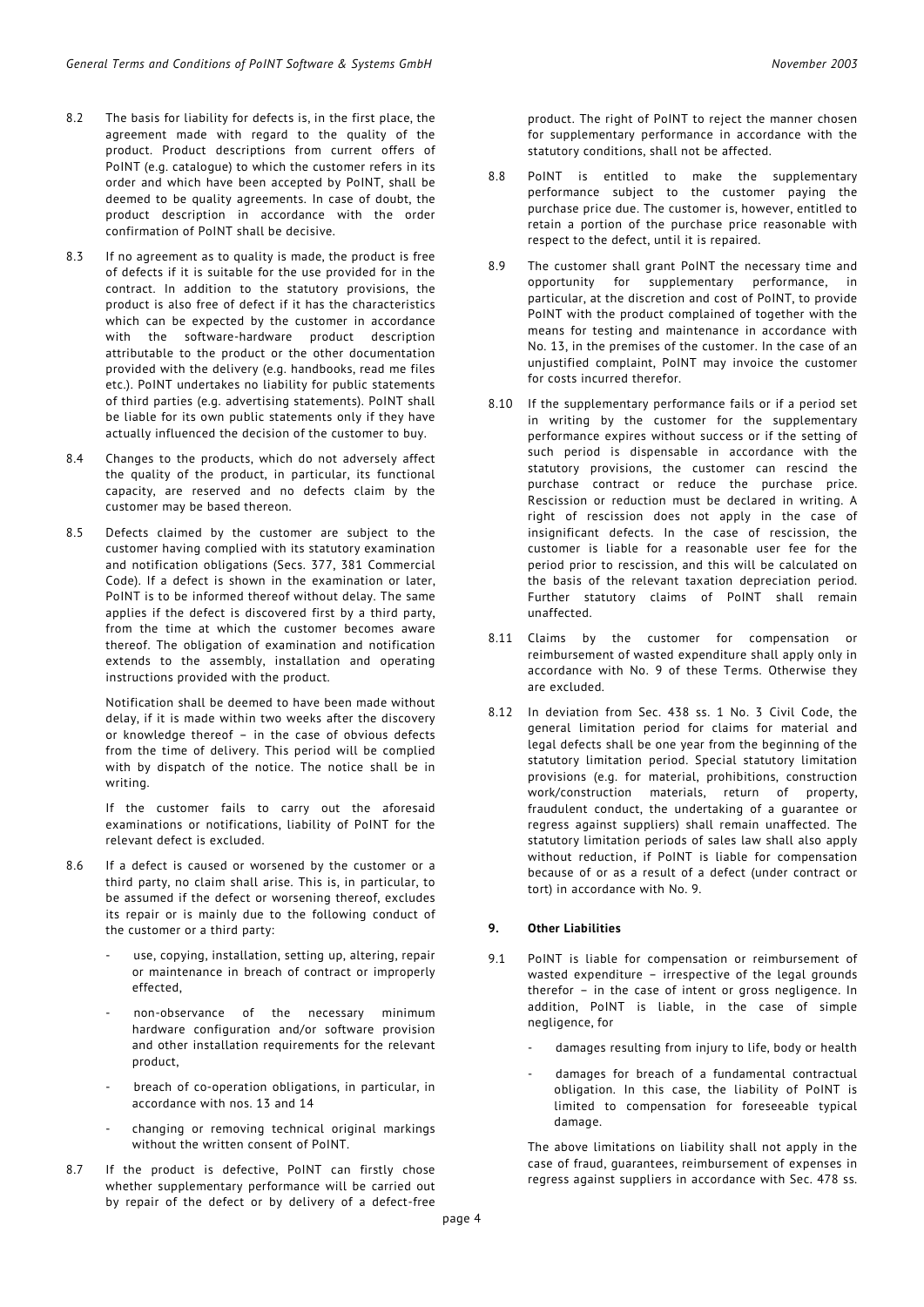2 Civil Code, and in the case of claims under the Product Liability Act.

- 9.2 The customer may rescind or terminate on account of a breach of contract which is not a defect, if PoINT is responsible for the breach of contract. In the case of rescission, the customer is liable for a reasonable user fee for the period prior to the rescission, which shall be calculated in accordance with the relevant taxation depreciation period. Otherwise, the statutory provisions and consequences shall apply, without affecting the requirement of written form in accordance with No. 1.6, in particular, for the setting of notice periods and rescission declaration.
- 9.3 Statutory regulation of the onus of proof remains unaffected in all cases.

#### **10. Infringement of Third Party Rights**

- 10.1 The customer shall inform PoINT without delay if it is claimed against by a third party because of breach of industrial property rights or copyright by the software, the subject matter of this agreement. In addition, the customer will provide all reasonable support to PoINT and all reasonable information as to the use and possible processing of the programmes in writing, and hand over the necessary documents in connection therewith. If PoINT is liable to the customer, the customer shall cede the conduct of the proceedings to PoINT in such a way that all important decisions are made by PoINT. In particular, the customer shall not, without the consent of PoINT, conclude any settlement or acknowledge the claims of the third party.
- 10.2 PoINT is not liable for breach of rights in accordance with 10.1 if this occurs in connection with the use of a PoINT product together with a product not supplied by PoINT or on the basis of alteration of a PoINT product which is not authorised by PoINT. PoINT shall not be liable for infringement of rights which arise because of the use of the relevant PoINT product in a manner other than intended. Furthermore, liability of PoINT is excluded if the customer does not comply at all or to a reasonable extent with its obligation of information and support in accordance with No. 10.1.
- 10.3 Insofar as third party rights are infringed, PoINT shall make amends at its discretion and at its cost by
	- altering or replacing the relevant product or the documentation so that no further infringement of the third party industrial property rights takes place and nevertheless, the agreed specification is complied with, or changes referred to have only effects which are acceptable to the customer, or
	- the customer acquires the further user right by concluding a license agreement with the rights holder, or
	- the customer is provided with a new version of the programme, the intended use of which will not breach any third party right.
- 10.4 In addition, the provisions of No. 8 shall apply to breaches of rights mutatis mutandis.

#### **11. Rights of PoINT**

By the purchase of PoINT products or the acquisition of a license for a PoINT product, the customer does not acquire the right to combine or connect PoINT products, protocols or system architecture with another product, if thereby a patent or patent application of PoINT would be infringed, unless (i) PoINT has granted an explicit license to the customer for the other product, or (ii) the other product is sold directly or indirectly by PoINT or (iii) the other product is sold directly or indirectly by a licensee of PoINT, whose license includes the right to sale and/or to grant sublicenses.

#### **12. Export/Re-Export**

- 12.1 PoINT is entitled to refuse to carry out its obligations under this agreement if it should be ascertained that performance of the contract would infringe German, U.S. American or other relevant export regulations.
- 12.2 The customer is aware that German, U.S. American and other relevant export regulations could apply to the sale, resale or licensing of PoINT products and/or technical data (software and technical information of all kinds). Irrespective of whether the customer informs PoINT as to the final location of the products supplied by PoINT and/or technical data, it is the responsibility of the customer to ensure compliance with such regulations and to obtain the necessary permits of the U.S. American trade ministry and/or other competent authorities as the case may be, before it exports such products, technical data or systems which contain such products or technical data from the country in which the product is supplied in accordance with this agreement.

#### **13. The Means for Testing and Maintenance**

- 13.1 Diagnostic software, documentation, appliances and materials, required by PoINT for the purposes of installation, supplementary performance works or the provision of services, which may be delivered together with PoINT products are to be held in this case by the customer for PoINT. Such objects remain, however, in the exclusive ownership of PoINT.
- 13.2 The customer is obliged to ensure proper storage and may not, without the prior written consent of PoINT, use such means of testing or make them accessible to third parties.

#### **14. Obligation to Save and Test**

- 14.1 The customer is obliged to save data and programmes at adequate intervals (i.e. in accordance with the scope and frequency of changes), and thereby to facilitate the reinstatement of these data and programmes even in exceptional situations (for example, hardware malfunction). This includes, in particular, that the customer ensures by suitable measures that the data stored can be correctly read by the security media.
- 14.2 The customer is also obliged to satisfy itself by the use of appropriate programmes and methods (e.g. by proofreading), that data carriers produced with PoINT products are correctly written and that the data and programmes written are identical with the original.
- 14.3 The above storage and proof-reading obligations, constitute a fundamental contractual obligation of the customer. They serve in particular to remove/reduce any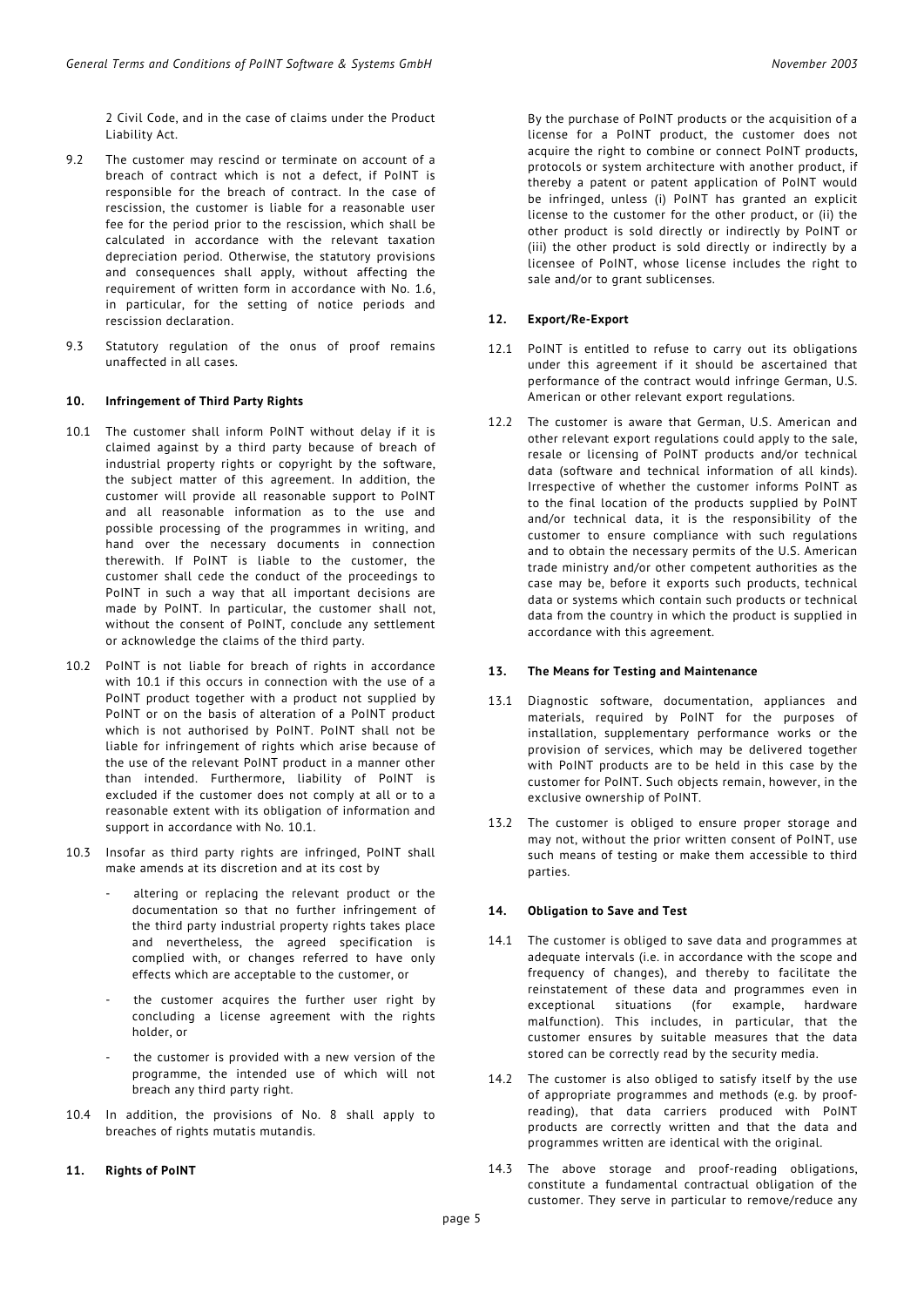interruption/damage caused by defects or other breaches of contract by PoINT and to facilitate adequate supplementary performance. PoINT is not responsible for damage (in particular, loss of data), which would have been avoided by proper data storage or data proofreading.

#### **15. Concluding Provisions**

- 15.1 For these Terms and all legal relations between PoINT and the customer, the law of the Federal Republic of Germany, excluding the material uniform international rules for cross-border transactions, in particular, the CISG, shall apply. The conditions and effects of the retention of title are subject to the law of the location of the goods, insofar as the choice of German law is inadmissible or invalid.
- 15.2 If the customer is a businessman in the sense of the Commercial Code, a legal person of public law or a foundation of public law, the court with jurisdiction at the registered office of PoINT in Siegen shall have exclusive – including international – jurisdiction for all disputes arising directly or indirectly out of this contractual relationship. PoINT is, however, entitled to sue at the place of general jurisdiction for the customer or at another competent court.

(November 2003)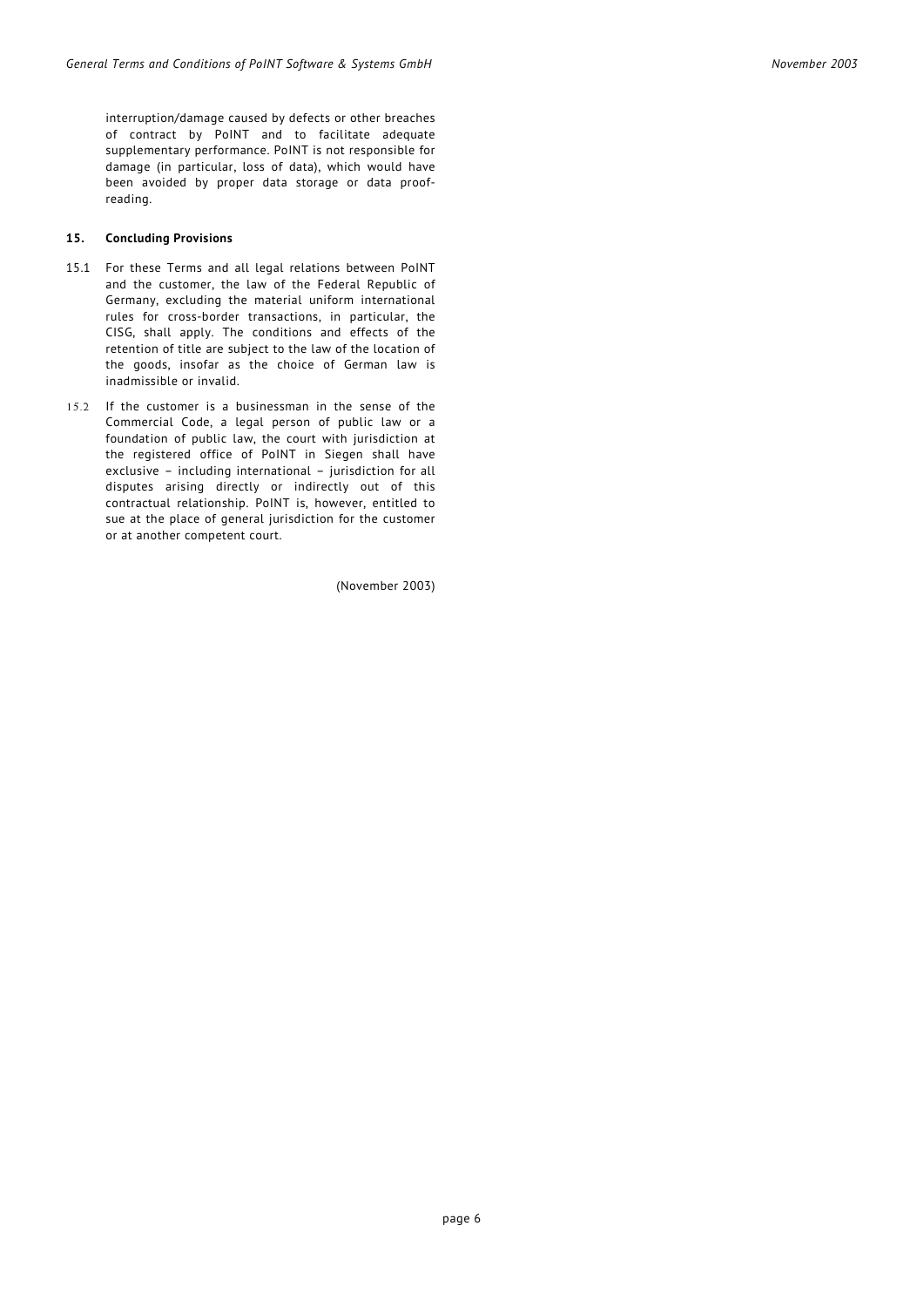der **PoINT Software & Systems GmbH**, Eiserfelder Str. 316, 57080 Siegen, Deutschland

(nachfolgend PoINT genannt)

#### **1. Allgemeines**

- 1.1 Die vorliegenden Allgemeinen Geschäftsbedingungen (AGB) gelten für alle Geschäftsbeziehungen von PoINT mit seinen Kunden, insbesondere für Verträge über den Verkauf und die Lieferung bzw. Lizenzierung von Hardware- und Softwareprodukten, jeweils einschließlich Zubehör und Nebenleistungen. Die AGB gelten nur, wenn der Kunde Unternehmer, eine juristische Person des öffentlichen Rechts oder ein öffentlichrechtliches Sondervermögen ist. Die AGB gelten als Rahmenvereinbarung auch für künftige Geschäftsbeziehungen mit demselben Kunden, ohne dass PoINT in jedem Einzelfall wieder auf sie hinweisen müsste.
- 1.2 Diese AGB gelten ausschließlich. Abweichende, entgegenstehende oder ergänzende Allgemeine Geschäftsbedingungen des Kunden werden nur dann und insoweit Vertragsbestandteil, als PoINT ihrer Geltung ausdrücklich schriftlich zugestimmt hat. Dieses Zustimmungserfordernis gilt in jedem Fall, beispielsweise auch dann, wenn PoINT in Kenntnis der AGB des Kunden die Lieferung an ihn vorbehaltlos ausführt.
- 1.3 Im Einzelfall getroffene, besondere Vereinbarungen mit dem Kunden (einschließlich Nebenabreden, Ergänzungen und Änderungen) haben in jedem Fall Vorrang vor diesen AGB. Garantien und Beschaffungsrisiken übernimmt PoINT nur bei besonderen Vereinbarungen. Das Gleiche gilt für Installationsarbeiten und Einzelanfertigungen. Für den Inhalt besonderer Vereinbarungen ist ein schriftlicher Vertrag bzw. die schriftliche Bestätigung von PoINT maßgebend; hierfür genügt Textform (z. B. Telefax, e-mail).
- 1.4 Die Angebote von PoINT sind soweit nichts anderes angegeben – freibleibend und unverbindlich. Dies gilt auch, wenn PoINT dem Kunden Kataloge, Abbildungen, Zeichnungen, technische Daten, Spezifikationen, Qualitätsbeschreibungen, Gewichts- und Maßangaben, sonstige Produktbeschreibungen oder Unterlagen – auch in elektronischer Form – überlassen hat, an denen sich PoINT Eigentums- und Urheberrechte in jedem Fall vorbehält.
- 1.5 Die Bestellung durch den Kunden gilt als verbindliches Vertragsangebot. Dieses Angebot bleibt, sofern keine kürzere Bindungsfrist angegeben ist, mindestens zwei Kalenderwochen nach Zugang bei PoINT gültig. Die Annahme des Angebotes bestätigt PoINT schriftlich durch Auftragsbestätigung. Abweichungen der Auftragsbestätigung von der Bestellung, die der Kunde nicht gelten lassen will, hat er unverzüglich schriftlich mitzuteilen.
- 1.6 Rechtserhebliche Erklärungen und Anzeigen, die nach Vertragsschluss vom Kunden gegenüber PoINT abzugeben sind (z.B. Fristsetzungen, Mängelanzeigen, Erklärung von Rücktritt oder Minderung), bedürfen zu ihrer Wirksamkeit der Schriftform.

#### **2. Preise und Zahlungsbedingungen**

- 2.1 Die Preise schließen Lizenzvergütungen ein und verstehen sich in € (EURO) zzgl. gesetzlicher Mehrwertsteuer und sonstiger gesetzlicher Abgaben (z. B. Zölle). Bei Versand stellt PoINT zusätzlich Transportkosten ab Lager und Kosten einer ggf. vom Kunden gewünschten Transportversicherung in Rechnung.
- 2.2 Der Kaufpreis ist fällig und in voller Höhe zu zahlen innerhalb von vierzehn Tagen ab Rechnungsstellung und Lieferung. Abweichungen hiervon (z. B. Vorkasse bei Neukunden, Ratenzahlung, kürzere/längere Zahlungsfristen, Skonto) bedürfen besonderer Vereinbarung.

Mit Ablauf der Zahlungsfrist kommt der Kunde ohne Mahnung in Verzug. Während des Verzuges ist der Kaufpreis zum jeweils geltenden gesetzlichen Verzugszinssatz zu verzinsen. PoINT behält sich die Geltendmachung eines kaufmännischen Fälligkeitszinses (§ 353 HGB) sowie eines weitergehenden Verzugsschadens vor.

- 2.3 Der Kunde kann nur mit unbestrittenen oder rechtskräftig festgestellten Forderungen aufrechnen. Das Gleiche gilt für die Ausübung von Zurückbehaltungsrechten, die außerdem auf demselben Vertragsverhältnis beruhen müssen; bei Mängeln der Lieferung bleibt Ziffer 8.8 dieser AGB unberührt.
- 2.4 Wird nach Abschluss des Vertrages erkennbar, dass der Anspruch auf den Kaufpreis durch mangelnde Leistungsfähigkeit des Kunden gefährdet wird (z. B. durch Antrag auf Eröffnung eines Insolvenzverfahrens), so ist PoINT nach den gesetzlichen Vorschriften zur Leistungsverweigerung und – ggf. nach Fristsetzung – zum Rücktritt vom Vertrag berechtigt (§ 321 BGB). Bei Verträgen über die Herstellung unvertretbarer Sachen (z.B. Einzelanfertigungen), kann PoINT den Rücktritt sofort erklären. Die gesetzlichen Regelungen über die Entbehrlichkeit der Fristsetzung bleiben unberührt.

### **3. Lieferung und Lieferfrist**

3.1 Die Lieferung erfolgt ab Lager, wo auch der Erfüllungsort ist. Auf Wunsch und Kosten des Kunden versendet PoINT die Ware an einen anderen Bestimmungsort (Versendungskauf). Soweit nicht etwas anderes vereinbart ist, darf PoINT Art und Umstände der Versendung (z.B. Transportunternehmen, Versandweg, Verpackung) selbst bestimmen. Bei Software oder Lizenzen gilt die Lieferung mit Versendung der Software durch PoINT bzw. Abschluss des Lizenzvertrages als erfolgt ohne Rücksicht auf den Abruf oder die Zusendung eines ggf. erforderlichen Freischaltschlüssels zur Entsperrung der Software. Software kann von PoINT auf elektronischem Wege (insbesondere per e-mail oder durch das Ermöglichen des Internet-Download) geliefert werden. Der ggf. erforderliche Freischaltschlüssel zur Entsperrung der Software wird dem

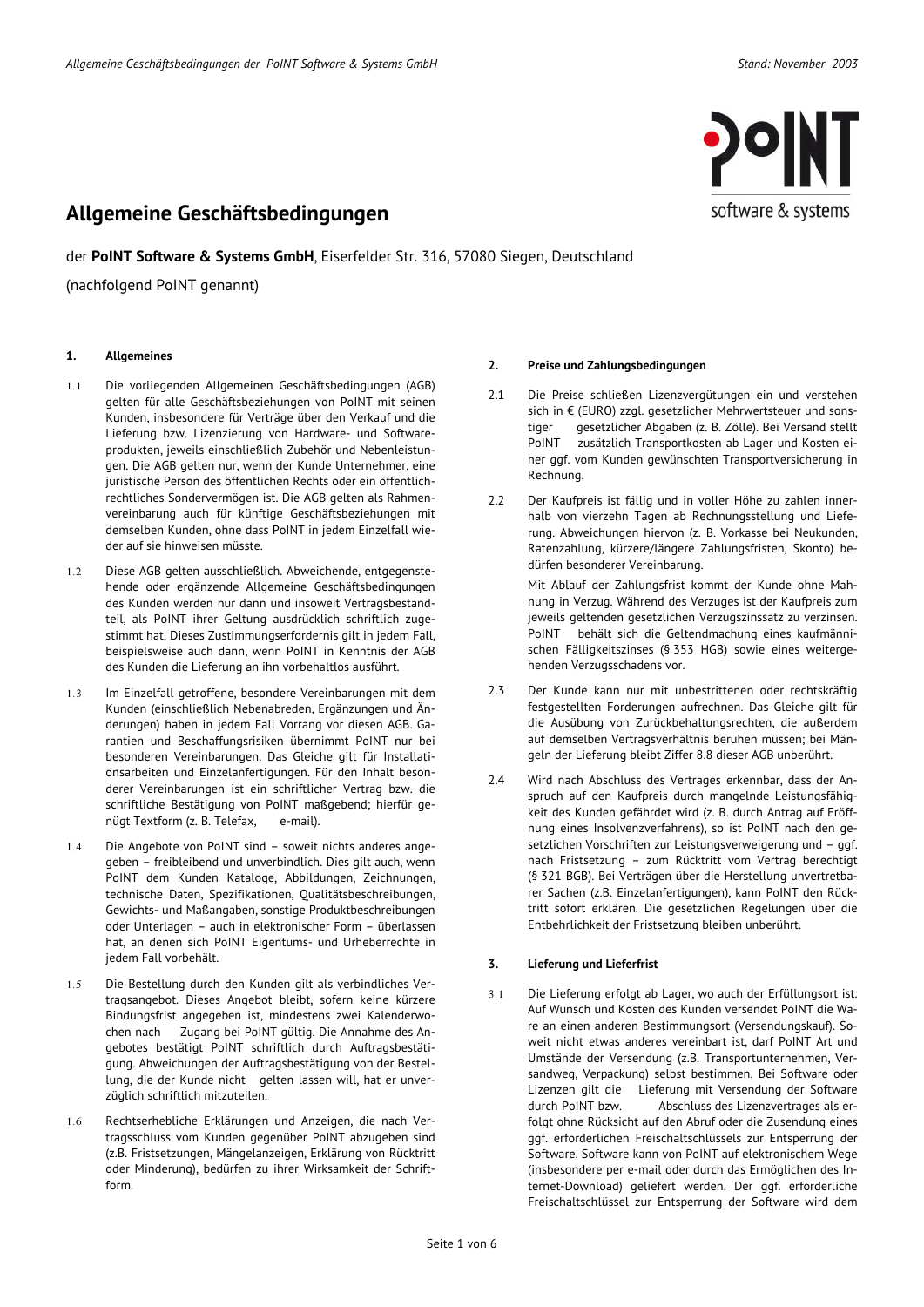Kunden auf dessen Anforderung sofort ebenfalls auf elektronischem Wege zur Verfügung gestellt.

- 3.2 Die Gefahr des zufälligen Unterganges und der zufälligen Verschlechterung der Ware geht spätestens mit der Übergabe auf den Kunden über. Beim Versendungskauf geht die Gefahr einschließlich der Verzögerungsgefahr bereits mit der Auslieferung an das Transportunternehmen bzw. die Transportperson über. Dies gilt auch bei Einsatz eigenen Personals von PoINT. Bei elektronischer Übertragung geht die Gefahr mit Absendung durch PoINT auf den Kunden über. Die gesetzlichen Vorschriften über einen vorzeitigen Gefahrübergang wegen Annahmeverzugs des Kunden bleiben unberührt.
- 3.3 Wenn PoINT verbindliche Lieferfristen aus Gründen, die PoINT nicht selbst zu vertreten hat, nicht einhalten kann (Nichtverfügbarkeit der Leistung), wird PoINT den Kunden hierüber unter Angabe der Gründe und der voraussichtlichen Dauer der Verzögerung unverzüglich informieren und um einvernehmliche Fristverlängerung bitten. Kommt eine für beide Parteien zumutbare Einigung nicht innerhalb von 14 Kalendertagen zustande und dauert die Verzögerung an, ist PoINT berechtigt, vom Vertrag zurückzutreten, wobei dem Kunden eine bereits erbrachte Gegenleistung unverzüglich erstattet wird.

Als Fälle der Nichtverfügbarkeit der Leistung gelten insbesondere die nicht rechtzeitige Selbstbelieferung durch Zulieferer von PoINT sowie bei Vertragsabschluss nicht voraussehbare Ereignisse höherer Gewalt (z.B. Streik, Aussperrung, Naturkatastrophen). Die gesetzlichen Rücktritts- und Kündigungsrechte sowie die gesetzlichen Vorschriften über die Abwicklung des Vertrags bei einem Ausschluss der Leistungspflicht (z.B. Unmöglichkeit oder Unzumutbarkeit der Leistung und/oder Nacherfüllung) bleiben unberührt. Unberührt bleiben auch die Rechte des Kunden.

- 3.4 Der Eintritt des Lieferverzuges von PoINT bestimmt sich nach den gesetzlichen Vorschriften. In jedem Fall ist aber eine Mahnung durch den Kunden erforderlich. Rechte des Kunden auf Rücktritt und/oder Schadensersatz bestehen nach Maßgabe von Ziffer 9. In jedem Fall hat sich der Kunde auf Verlangen von PoINT innerhalb einer angemessenen Frist schriftlich zu erklären, ob er noch auf der Lieferung besteht.
- 3.5 Kommt der Kunde in Annahmeverzug, unterlässt er eine Mitwirkungshandlung oder verzögert sich die Lieferung von PoINT aus anderen, vom Kunden zu vertretenden Gründen, ist PoINT berechtigt, pauschalierten Ersatz des hieraus entstehenden Schadens zu verlangen. Die Schadenspauschale beträgt für jede vollendete Kalenderwoche der Verzögerung 0,5 % des Nettopreises (Lieferwert), insgesamt höchstens 5 % des Lieferwertes. Der Nachweis eines höheren Schadens und weitergehende Ansprüche (z.B. Ersatz von Mehraufwendungen, Rücktrittsrechte) bleiben PoINT – bei Geldansprüchen unter Anrechnung der Pauschale – vorbehalten. Dem Kunden bleibt der Nachweis gestattet, dass PoINT überhaupt kein oder nur ein wesentlich geringerer Schaden als vorstehende Pauschale entstanden ist.

#### **4. Installation**

- 4.1 Beinhaltet der Vertrag eine Installation beim Kunden, ist sie eine Nebenleistung von PoINT und setzt voraus, dass
	- der Kunde einen geeigneten Standort entsprechend den Installationsanforderungen von PoINT bereitstellt und ausrüstet;
	- der Kunde den Haustransport an den Aufstellungsort auf seine Kosten und Gefahr besorgt;
- das Auspacken und Aufstellen nur durch PoINT erfolgt oder veranlasst wird;
- der Liefergegenstand beim Kunden vor der Installation nicht verändert, unsachgemäß behandelt/gelagert oder außergewöhnlichen Belastungen ausgesetzt worden ist.
- 4.2 Kann die Installation aus Gründen, die der Kunde zu vertreten hat, nach erfolgter Lieferung nicht durchgeführt werden, wird PoINT von seiner Installationsverpflichtung frei, wenn PoINT dem Kunden unter Hinweis auf die Folgen des Fristablaufs erfolglos eine Frist von mindestens vierzehn Tagen zur Schaffung und Mitteilung der Installationsvoraussetzungen gesetzt hat. PoINT behält in diesem Fall vollen Anspruch auf den Kaufpreis, wenn die Installation als kostenlose Zusatzleistung inbegriffen ist. Ist eine Vergütung für die Installation vereinbart, vermindert sich diese um die von PoINT ersparten Aufwendungen; weist PoINT keine höheren Aufwendungen nach, kann der Kunde einen Abzug von 50 % der Nettovergütung für die Installation verlangen. Entsprechendes gilt bei der Verletzung sonstiger Mitwirkungspflichten des Kunden nach erfolgter Lieferung. Vor Lieferung bleibt die Schadenspauschale aus einem Annahmeverzug des Kunden gem. Ziffer 3.5 unberührt.

#### **5. Eigentumsvorbehalt**

- 5.1 Bis zur vollständigen Bezahlung aller gegenwärtigen und künftigen Forderungen aus der Geschäftsbeziehung mit dem Kunden (gesicherte Forderung) behält sich PoINT das Eigentum am Liefergegenstand (nachfolgend: "Vorbehaltsware") vor.
- 5.2 Die Vorbehaltsware darf vor vollständiger Bezahlung der gesicherten Forderungen weder an Dritte verpfändet, noch zur Sicherheit übereignet werden. Der Kunde hat PoINT unverzüglich schriftlich zu benachrichtigen, wenn und soweit Zugriffe Dritter auf die Vorbehaltsware erfolgen.
- 5.3 Bei vertragswidrigem Verhalten des Kunden, insbesondere bei Nichtzahlung des Kaufpreises, ist PoINT berechtigt, nach den gesetzlichen Vorschriften vom Vertrag zurückzutreten oder/und die Vorbehaltsware herauszuverlangen. Das Herausgabeverlangen beinhaltet nicht zugleich die Erklärung des Rücktrittes; PoINT ist vielmehr berechtigt, lediglich die Ware herauszuverlangen und sich den Rücktritt vorzubehalten. Zahlt der Kunde den fälligen Kaufpreis nicht, darf PoINT diese Rechte nur geltend machen, wenn PoINT dem Kunden zuvor erfolglos eine angemessene Frist zur Zahlung gesetzt hat oder eine derartige Fristsetzung nach den gesetzlichen Vorschriften entbehrlich ist.
- 5.4 Der Kunde darf die Vorbehaltsware im ordnungsgemäßen Geschäftsgang weiterveräußern und/oder weiterverarbeiten. In diesem Fall gelten ergänzend die nachfolgenden Bestimmungen:
	- Der Eigentumsvorbehalt erstreckt sich auf die durch Verarbeitung, Vermischung oder Verbindung der Vorbehaltsware entstehenden Erzeugnisse zu deren vollem Wert, wobei PoINT als Hersteller gilt. Bleibt bei einer Verarbeitung, Vermischung oder Verbindung mit Waren Dritter deren Eigentumsrecht bestehen, erwirbt PoINT Miteigentum im Verhältnis der Rechnungswerte der verarbeiteten, vermischten oder verbundenen Waren. Das Erzeugnis bzw. der Miteigentumsanteil gilt als Vorbehaltsware.
	- Die aus dem Weiterverkauf der Vorbehaltsware entstehenden Forderungen gegen Dritte tritt der Kunde schon jetzt insgesamt bzw. in Höhe des Miteigentumsanteiles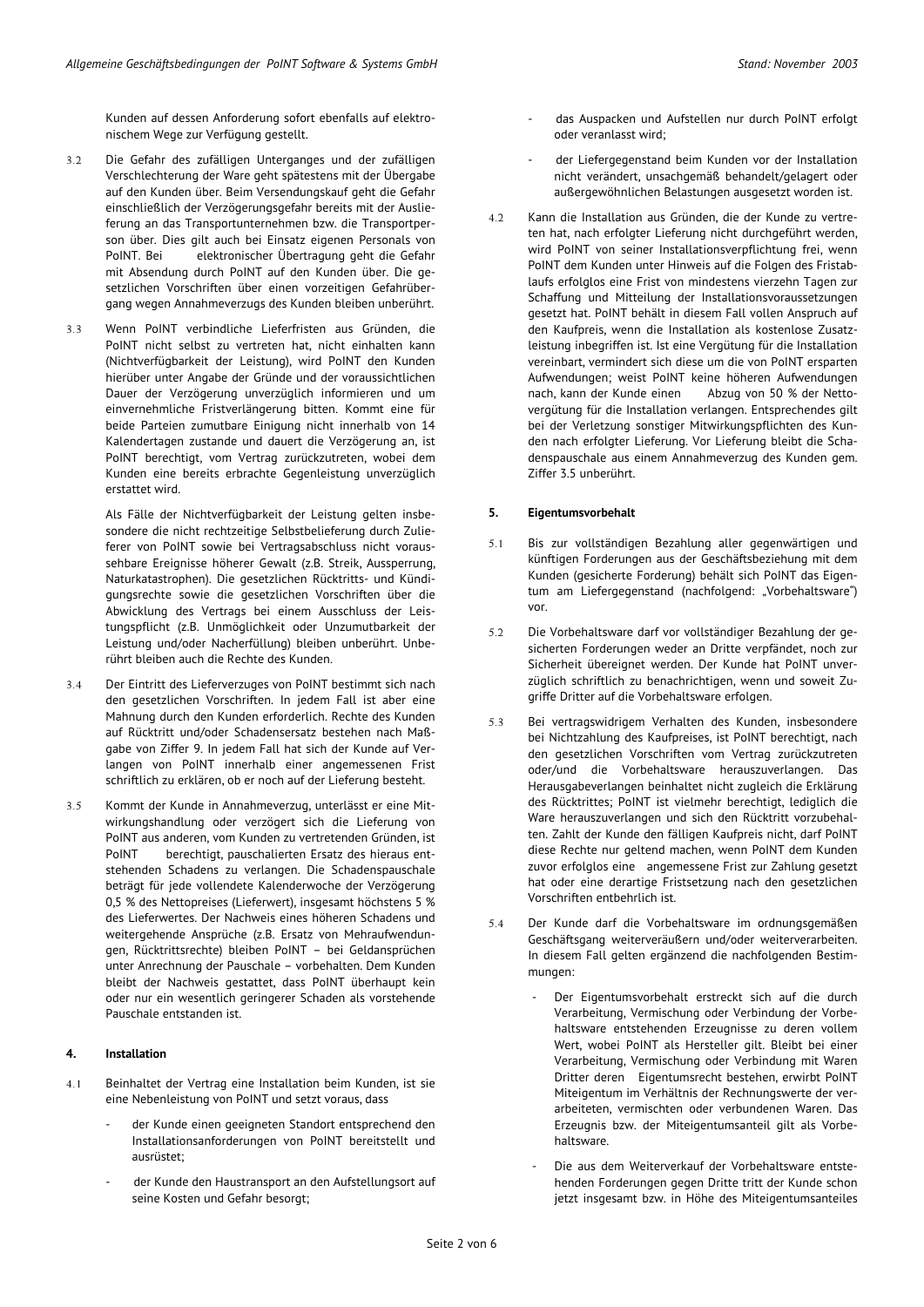von PoINT zur Sicherheit an PoINT ab. PoINT nimmt die Abtretung an. Die in Ziffer 5.2 genannten Pflichten des Kunden gelten entsprechend für die abgetretenen Forderungen. Zu deren Einziehung bleibt der Kunde neben PoINT ermächtigt. PoINT verpflichtet sich, die Forderungen nicht einzuziehen, solange der Kunde seinen Zahlungsverpflichtungen gegenüber PoINT nachkommt, nicht in Zahlungsverzug gerät, kein Antrag auf Eröffnung eines Insolvenzverfahrens gestellt ist und auch kein sonstiger Mangel der Leistungsfähigkeit des Kunden vorliegt. Andernfalls kann PoINT verlangen, dass der Kunde die abgetretenen Forderungen und deren Schuldner bekannt gibt, alle zum Einzug erforderlichen Angaben macht, die dazugehörigen Unterlagen an PoINT aushändigt und den Schuldnern (Dritten) die Abtretung mitteilt.

- Übersteigt der Wert der Sicherheiten (Vorbehaltsware/Forderung) die gesicherten Forderungen um mehr als 10 %, wird PoINT auf Verlangen des Kunden insoweit Sicherheiten nach Wahl von PoINT freigeben.

#### **6. Softwarelizenz**

- 6.1 An nach diesem Vertrag überlassene Softwareprodukte von PoINT (nachfolgend "Software") und deren Dokumentation räumt PoINT dem Kunden ein nicht ausschließliches (einfaches) Nutzungsrecht ein. Das Nutzungsrecht bezieht sich nur auf die vertraglich vereinbarte bzw. in den dem Produkt zugeordneten Lizenzbestimmungen ausdrücklich genannte Softwareversion. Der inhaltliche, räumliche und zeitliche Umfang des eingeräumten Nutzungsrechtes ergibt sich aus dem vertraglichen Vereinbarungen bzw. den dem Produkt zugeordneten Lizenzbestimmungen von PoINT sowie ergänzend aus diesen AGB.
- 6.2 Die Software darf nur insoweit kopiert, vervielfältigt oder über ein Computernetzwerk auf ein anderes System übermittelt werden, als dies für den bestimmungsgemäßen Gebrauch erforderlich ist. Der Kunde ist berechtigt, soweit dies zur Sicherung einer künftigen Nutzung erforderlich ist, eine Sicherungskopie bzw. übliche Datensicherungen (Backup) zu erstellen.
- 6.3 Der Kunde ist zu keinerlei Änderungen der Software berechtigt, es sei denn, die Änderung dient einer für den bestimmungsgemäßen Gebrauch notwendigen Fehlerbeseitigung.
- 6.4 Der Kunde hat Aufzeichnungen zu führen, welche die lizenzierte Software einschließlich der jeweiligen Version, den Ort, an dem sich die lizenzierte Software befindet, und die Anzahl der erstellten Kopien enthalten. Auf Anforderung wird der Kunde diese Aufzeichnungen PoINT vorlegen.
- 6.5 Soweit sich aus den vertraglichen Vereinbarungen bzw. den dem Produkt zugeordneten Lizenzbestimmungen nicht anderes ergibt, wird dem Kunden die Software endgültig und auf Dauer überlassen. In diesem Fall ist der Kunde berechtigt, die Software einmalig an einen Dritte weiterzugeben bzw. zu veräußern; der Kunde wird sämtliche von ihm etwa angefertigte Kopien der Software löschen bzw. dem Dritten übergeben. Sofern die Software dem Kunden nach den vertraglichen Vereinbarungen bzw. den dem Produkt zugeordneten Lizenzbestimmungen auf unbestimmte Zeit oder zeitlich befristet überlassen wird, ist der Kunde ohne Zustimmung von PoINT nicht berechtigt, die Software einem Dritten zu überlassen, insbesondere diese an Dritte zu veräußern, zu vermieten oder zu verleihen.
- 6.6 Der Kunde darf ohne vorherige Zustimmung von PoINT keine Unterlizenzen an Dritte erteilen.

Kunden nicht die für die Herstellung der Interoperabilität

6.8 Quellcodes, die von PoINT zur Lizenzierung freigegeben sind, können dem Kunden nur aufgrund eines gesondert abzuschließenden Quellcodesoftware-Lizenzvertrages zur Verfügung gestellt werden.

notwendigen Informationen mitteilt.

- 6.9 Eine Übertragung weiterer Rechte (z.B. an anderer als der ausdrücklich genannten Software, an Patenten, Marken, Geschäfts-, Betriebsgeheimnissen, Know-how oder sonstigen End- oder Zwischenergebnissen der vertraglichen Arbeiten oder Entwicklungen) ist hiermit nicht verbunden und bedarf in jedem Fall einer vorherigen schriftlichen Vereinbarung mit PoINT.
- 6.10 Der Kunde wird auf allen vollständigen oder teilweisen Kopien, Adaptionen oder Übermittlungen der Software den Copyright-Vermerk und alle sonstigen Hinweise auf gewerbliche Schutzrechte in gleicher Weise anbringen, wie sie auf der Originalversion der lizenzierten Software enthalten sind.
- 6.11 Bei Beendigung des Software-Lizenzvertrages, unabhängig vom Rechtsgrund, hat der Kunde PoINT die Originaldatenträger, Handbücher und Lizenzzertifikate zurückzugeben, sämtliche Kopien ihm überlassener Versionen der Software, auch soweit sie Bestandteil von Adaptionen sind, zu zerstören und dies PoINT schriftlich zu bestätigen.

#### **7. Fremdsoftware**

Bezüglich Softwareprodukten von Drittfirmen, die von PoINT als solche ausgewiesen sind ("Fremdsoftware"), tritt PoINT nur als Vermittler auf. Ein Software-Lizenzvertrag kommt gemäß gesondert abzuschließender Vereinbarung ausschließlich zwischen der Drittfirma und dem Kunden zustande.

#### **8. Mängelansprüche des Kunden**

- 8.1 Für die Rechte des Kunden bei Sach- und Rechtsmängeln (einschließlich Falsch- und Minderlieferung sowie fehlerhafter Montage-, Installations- oder Bedienungsanleitung) gelten die gesetzlichen Vorschriften, soweit nachfolgend nichts anderes bestimmt ist. Die gesetzlichen Sondervorschriften zur Mängelhaftung im Lieferantenregress bei Endverkauf der Ware an einen Verbraucher (§§ 478 ff. BGB) bleiben in jedem Fall unberührt.
- 8.2 Grundlage der Mängelhaftung ist vor allem die über die Beschaffenheit des Produkts getroffene Vereinbarung. Als Beschaffenheitsvereinbarung gelten jedenfalls Produktbeschreibungen aus aktuellen Angebotsunterlagen von PoINT (z.B. Kataloge), auf die sich der Kunde in seiner Bestellung bezieht und die von PoINT angenommen wurden. Im Zweifel ist die Produktbeschreibung gemäß der Auftragsbestätigung von PoINT maßgeblich.
- 8.3 Soweit die Beschaffenheit nicht vereinbart wurde, ist das Produkt frei von Mängeln, wenn es sich für die nach dem Vertrag vorausgesetzte Verwendung eignet. Im Übrigen ist das Produkt in Ergänzung der gesetzlichen Regelungen auch dann frei von Mängeln, wenn es die Eigenschaften aufweist, die der Kunde nach der dem jeweiligen Produkt zugeordneten Software-/Hardwareproduktbeschreibung oder den sonstigen, der Lieferung beigefügten Dokumentationen (z.B. Handbücher, Read-Me-Files etc.) erwarten kann. Für öffentli-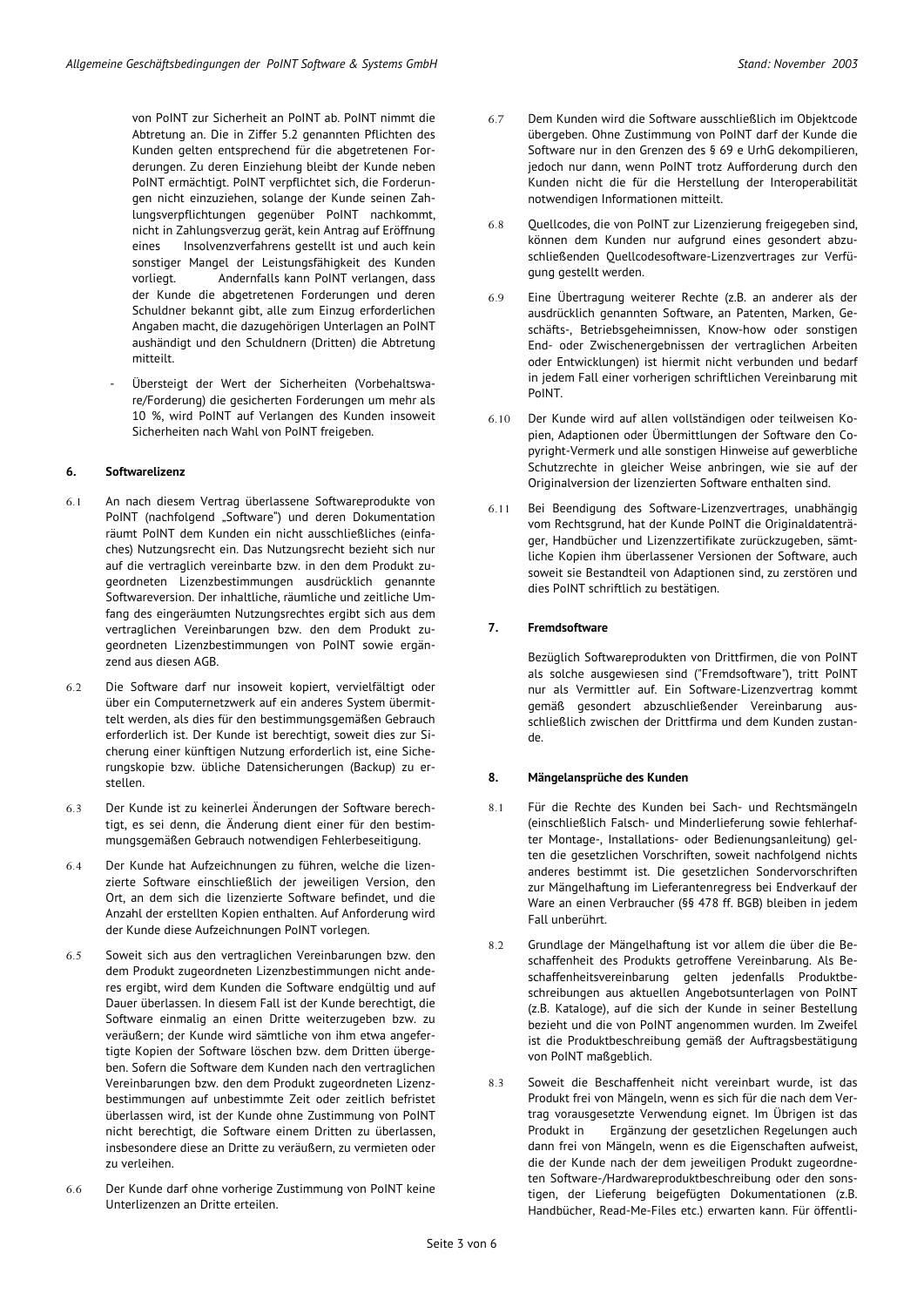che Äußerungen Dritter (z.B. Werbeaussagen) übernimmt PoINT keine Haftung. Für eigene öffentliche Äußerungen hat PoINT nur einzustehen, wenn sie die Kaufentscheidung des Kunden tatsächlich beeinflusst haben.

- 8.4 Produktänderungen, welche die Beschaffenheit des Produktes, insbesondere die Funktionsfähigkeit, nicht nachteilig beeinflussen, bleiben vorbehalten und begründen keine Mängelansprüche des Kunden.
- 8.5 Die Mängelansprüche des Kunden setzen voraus, dass er seinen gesetzlichen Untersuchungs- und Rügeobliegenheiten (§§ 377, 381 HGB) nachgekommen ist. Zeigt sich bei der Untersuchung oder später ein Mangel, so ist PoINT hiervon unverzüglich Anzeige zu machen. Entsprechendes gilt, wenn ein Mangel erst bei einem Dritten entdeckt wird, ab dem Zeitpunkt, in dem der Kunde hiervon Kenntnis erlangt. Die Untersuchungs- und Rügepflicht erstreckt sich auch auf mitgelieferte Montage-, Installations- und/oder Bedienungsanleitungen.

Als unverzüglich gilt die Anzeige, wenn sie innerhalb von zwei Wochen ab Entdeckung bzw. Kenntniserlangung – bei offensichtlichen Mängeln ab Lieferung – erfolgt. Zur Fristwahrung genügt die rechtzeitige Absendung der Anzeige. Die Anzeige hat schriftlich zu erfolgen.

Unterlässt der Kunde die vorstehend bestimmten Untersuchungen oder Mängelanzeigen, ist die Haftung von PoINT für den betreffenden Mangel ausgeschlossen.

- 8.6 Soweit ein Mangel durch den Kunden oder einen Dritten verursacht oder verschlimmert wurde, bestehen keine Mängelansprüche. Dies ist insbesondere anzunehmen, wenn der Mangel oder die Erschwernis seiner Behebung ausschließlich oder weit überwiegend auf folgendes Verhalten des Kunden oder von Dritten zurückzuführen ist:
	- vertragswidrige oder unsachgemäße Nutzung, Vervielfältigung, Installation, Aufstellung, Änderung, Reparatur oder Wartung;
	- Nichtbeachtung der benötigten Mindest-Hardware-Konfiguration und/oder Softwareausstattung sowie sonstiger Installationsanforderungen für das betreffende Produkt;
	- Verstoß gegen Mitwirkungspflichten insbesondere gem. Ziffer 13 und 14;
	- Veränderung oder Beseitigung technischer Originalkennzeichen ohne schriftliche Zustimmung von PoINT.
- 8.7 Ist das Produkt mangelhaft, kann PoINT zunächst wählen, ob Nacherfüllung durch Beseitigung des Mangels (Nachbesserung) oder durch Lieferung eines mangelfreien Produktes (Ersatzlieferung) geleistet wird. Das Recht von PoINT, die gewählte Art der Nacherfüllung unter den gesetzlichen Voraussetzungen zu verweigern, bleibt unberührt.
- 8.8 PoINT ist berechtigt, die Nacherfüllung davon abhängig zu machen, dass der Kunde den fälligen Kaufpreis bezahlt. Der Kunde ist jedoch berechtigt, einen im Verhältnis zum Mangel angemessenen Teil des Kaufpreises bis zu dessen Behebung zurückzubehalten.
- 8.9 Der Kunde hat PoINT die zur Nacherfüllung erforderliche Zeit und Gelegenheit zu geben, insbesondere nach Wahl und auf Kosten von PoINT das beanstandete Produkt nebst Test- und Wartungsmitteln gemäß Ziffer 13 an PoINT herauszugeben bzw. in den Räumlichkeiten des Kunden zur Verfügung zu stellen. Im Falle unberechtigter Beanstandungen kann PoINT dem Kunden die hierfür entstandenen Kosten in Rechnung stellen.
- 8.10 Wenn die Nacherfüllung fehlgeschlagen ist oder eine für die Nacherfüllung vom Kunden schriftlich zu setzende Frist erfolglos abgelaufen bzw. nach den gesetzlichen Vorschriften entbehrlich ist, kann der Kunde vom Kaufvertrag zurücktreten oder den Kaufpreis mindern. Rücktritt oder Minderung müssen schriftlich erklärt werden. Ein Rücktrittsrecht besteht nicht bei einem unerheblichen Mangel. Im Falle des Rücktrittes schuldet der Kunde für die Zeit bis zum Rücktritt eine angemessene Nutzungsgebühr, die unter Zugrundelegung der jeweils einschlägigen steuerrechtlichen Abschreibungszeiten berechnet wird; weitergehende, gesetzliche Ansprüche von PoINT bleiben unberührt.
- 8.11 Ansprüche des Kunden auf Schadensersatz oder Ersatz vergeblicher Aufwendungen bestehen nur nach Maßgabe von Ziffer 9 dieser AGB. Im Übrigen sind sie ausgeschlossen.
- 8.12 Abweichend von § 438 Abs. 1 Nr. 3 BGB beträgt die allgemeine Verjährungsfrist für Ansprüche aus Sach- und Rechtsmängeln ein Jahr ab dem gesetzlichen Verjährungsbeginn. Spezielle gesetzliche Verjährungsvorschriften (z.B. bei dinglichen Herausgabeansprüchen, Bauwerken/Baustoffen, bei arglistigem Verhalten, Übernahme einer Garantie oder im Lieferantenregress) bleiben unberührt. Die ungekürzten, gesetzlichen Verjährungsvorschriften des Kaufrechtes gelten auch, wenn PoINT wegen oder infolge eines Mangels Schadensersatz (aus Vertrag oder unerlaubter Handlung) gemäß Ziffer 9 schuldet.

#### **9. Sonstige Haftung**

- 9.1 Auf Schadensersatz oder Ersatz vergeblicher Aufwendungen haftet PoINT – gleich aus welchem Rechtsgrund – bei Vorsatz und grober Fahrlässigkeit. PoINT haftet darüber hinaus auch bei einfacher Fahrlässigkeit,
	- für Schäden aus der Verletzung des Lebens, des Körpers oder der Gesundheit,
	- für Schäden aus der Verletzung einer wesentlichen Vertragspflicht; in diesem Fall ist die Haftung von PoINT jedoch auf den Ersatz des vorhersehbaren, typischerweise eintretenden Schadens begrenzt.

Vorstehende Haftungsbeschränkungen gelten nicht bei Arglist, Garantien, Aufwendungsersatz im Lieferantenregress gemäß § 478 Abs. 2 BGB sowie bei Ansprüchen nach dem Produkthaftungsgesetz.

- 9.2 Wegen einer Pflichtverletzung, die nicht in einem Mangel besteht, kann der Kunde nur zurücktreten oder kündigen, wenn PoINT die Pflichtverletzung zu vertreten hat. Im Falle des Rücktrittes schuldet der Kunde für die Zeit bis zum Rücktritt eine angemessene Nutzungsgebühr, die unter Zugrundelegung der jeweils einschlägigen steuerrechtlichen Abschreibungszeiten berechnet wird. Im Übrigen gelten, unbeschadet des Schriftformerfordernisses gem. Ziffer 1.6 insbesondere für Fristsetzung und Rücktrittserklärung, die gesetzlichen Voraussetzungen und Rechtsfolgen.
- 9.3 Gesetzliche Regelungen zur Beweislast bleiben in allen Fällen unberührt.

#### **10. Verletzung Schutzrechte Dritter**

10.1 Der Kunde wird PoINT unverzüglich informieren, wenn er von Dritten wegen der Verletzung von gewerblichen Schutz- und Urheberrechten ("Schutzrechte") durch die Vertragssoftware in Anspruch genommen wird. Zudem wird der Kunde PoINT jegliche zumutbare Unterstützung gewähren und sämtliche erforderlichen Informationen über den Einsatz und eventuel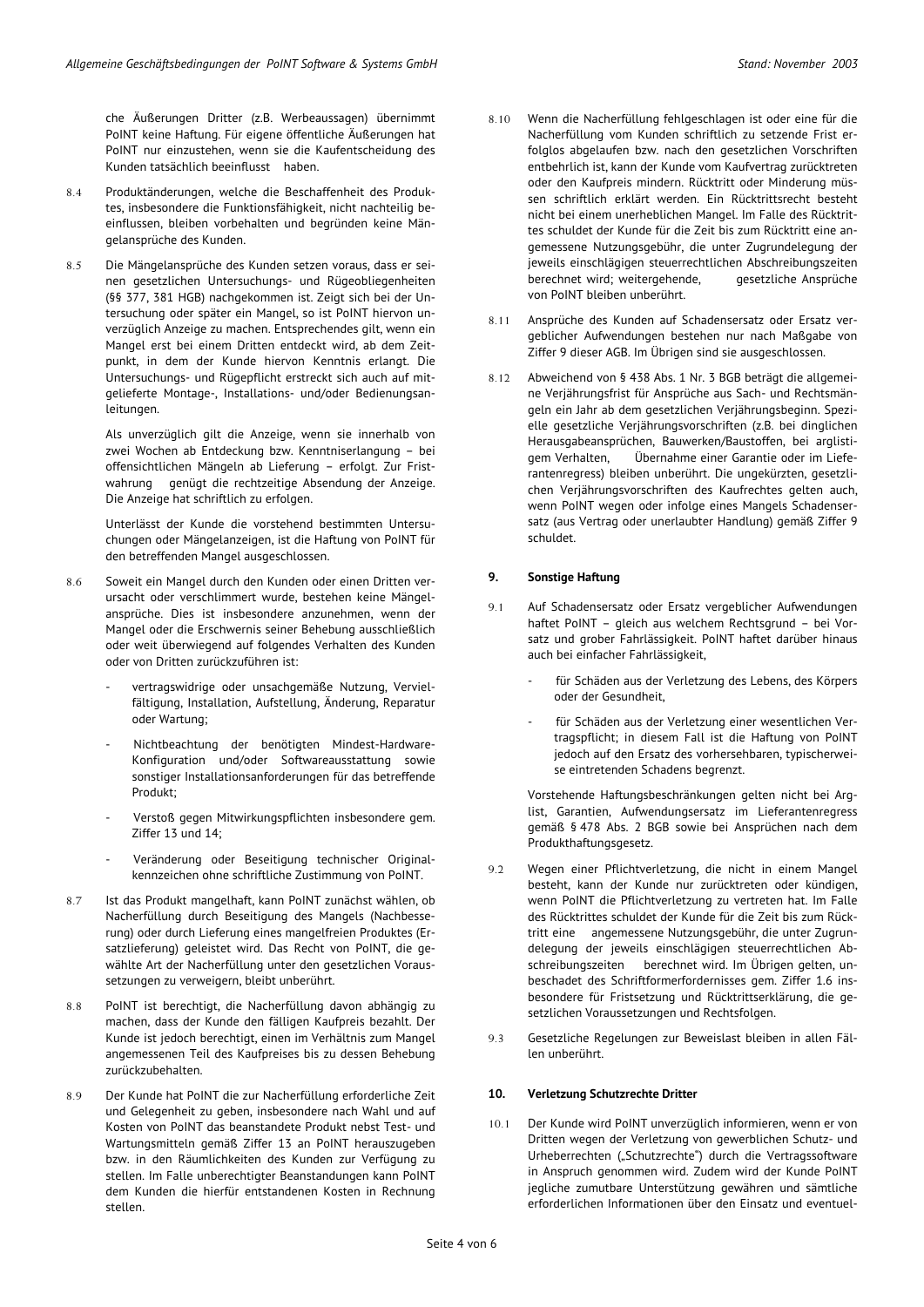le Bearbeitung der Programme PoINT möglichst schriftlich übermitteln und erforderliche Unterlagen dazu überlassen. Sofern PoINT dem Kunden gegenüber haftet, wird der Kunde PoINT die Herrschaft über das Verfahren in der Weise überlassen, dass alle wesentlichen Entscheidungen von PoINT getroffen werden. Insbesondere wird der Kunde ohne Zustimmung von PoINT keinen Vergleich schließen und die Ansprüche des Dritten nicht anerkennen.

- 10.2 PoINT haftet nicht für die Verletzung von Schutzrechten gemäß Ziffer 10.1, wenn diese auf der Verwendung eines PoINT-Produktes in Verbindung mit nicht von PoINT gelieferten Produkten oder auf einer Änderung eines PoINT-Produktes beruht, die nicht von PoINT autorisiert war. PoINT haftet ferner nicht für Schutzrechtsverletzungen, die aus einer für das betreffende PoINT-Produkt nicht vorgesehenen Verwendung resultieren. Weiterhin ist eine Haftung von PoINT ausgeschlossen, wenn der Kunde seinen Informationsund Unterstützungspflichten nach Ziffer 10.1. nicht oder nicht im zumutbaren Umfang nachkommt.
- 10.3 Soweit Schutzrechte Dritter verletzt sind, wird PoINT nach eigener Wahl und auf eigene Kosten die Nacherfüllung dadurch vornehmen, dass PoINT
	- das betreffende Produkt oder die Dokumentation derart abändert oder austauscht, dass keine gewerblichen Schutzrechte Dritter mehr verletzt werden und dennoch die vereinbarten Spezifikationen weiterhin eingehalten werden bzw. deren Änderung nur zu für den Kunden akzeptablen Auswirkungen führt, oder
	- dem Kunden durch Abschluss eines Lizenzvertrages mit dem Schutzrechtsinhaber das weitere Nutzungsrecht verschafft, oder
	- dem Kunden einen neuen Programmstand liefert, bei dessen vertragsgemäßer Nutzung keine Schutzrechte Dritter verletzt werden.
- 10.4 Im Übrigen gelten die Regelung gem. Ziffer 8 bei Schutzrechtsverletzungen entsprechend.

#### **11. PoINT-Schutzrechte**

Mit dem Kauf von PoINT-Produkten oder dem Erwerb einer Lizenz für PoINT-Produkte erhält der Kunde nicht das Recht, PoINT-Produkte, Protokolle oder Systemarchitekturen mit einem anderen Produkt zu kombinieren oder zu verbinden, sofern hierdurch ein Patent oder eine Patentanmeldung von PoINT verletzt wird, es sei denn (i) PoINT hat dem Kunden für das andere Produkt eine ausdrückliche Lizenz erteilt, oder (ii) das andere Produkt wird direkt oder indirekt durch PoINT vertrieben, oder (iii) das andere Produkt wird direkt oder indirekt durch einen Lizenznehmer von PoINT vertrieben, dessen Lizenz das Recht zum Wiederverkauf und/oder zur Vergabe von Unterlizenzen umfasst.

#### **12. Export/Reexport**

- 12.1 PoINT ist berechtigt, die Erfüllung der Verpflichtungen aus diesem Vertrag zu verweigern, sofern sich herausstellt, dass die weitere Erfüllung des Vertrages deutsche, USamerikanische oder sonstige einschlägige Exportvorschriften verletzen würde.
- 12.2 Dem Kunden ist bekannt, dass deutsche, US-amerikanische und sonstige einschlägige Exportvorschriften auf den Verkauf, Wiederverkauf und Lizenzierung von PoINT-Produkten und/oder technischen Daten (Software und technische Informationen jeder Art) Anwendung finden können.

Unabhängig davon, ob der Kunde PoINT über den endgültigen Bestimmungsort der von PoINT gelieferten Produkte und/oder technischen Daten unterrichtet, obliegt es dem Kunden in eigener Verantwortung, für die Einhaltung dieser Vorschriften Sorge zu tragen und ggf. notwendige Genehmigungen des US-amerikanischen Handelsministeriums und/oder anderer zuständiger Behörden einzuholen, bevor er solche Produkte, technische Daten bzw. Systeme, die solche Produkte oder technische Daten enthalten, aus dem Land, in welches die Produkte nach dem Vertrag geliefert wurden, exportiert.

#### **13. Test- und Wartungsmittel**

- 13.1 Diagnosesoftware, Dokumentationen, Geräte u.a. Materialien, die von PoINT zum Zwecke der Installation, Durchführung von Nacherfüllungsarbeiten oder Erbringung von Dienstleistungen benötigt werden, können zusammen mit PoINT-Produkten geliefert werden und sind in diesem Fall vom<br>Kunden für PoINT aufzubewahren; derartige Gegenstände aufzubewahren; derartige Gegenstände bleiben jedoch ausschließliches Eigentum von PoINT.
- 13.2 Der Kunde ist verpflichtet, für eine ordnungsgemäße Aufbewahrung Sorge zu tragen und darf die genannten Test- und Wartungsmittel nicht ohne vorherige schriftliche Zustimmung von PoINT benutzen oder Dritten zugänglich machen.

#### **14. Datensicherungs- und Prüfpflicht**

- 14.1 Der Kunde ist verpflichtet, Daten und Programme in anwendungsadäquaten (d.h. auf Umfang und Häufigkeit der Änderungen abgestimmten) Intervallen zu sichern und damit eine Wiederherstellung dieser Daten und Programme selbst in Ausnahmesituationen (z.B. nach Fehlfunktionen der Hardware) zu ermöglichen. Dies schließt insbesondere ein, dass der Kunde durch geeignete Maßnahmen sicherstellt, dass die so abgespeicherten Daten korrekt von dem Sicherungsmedium gelesen werden können.
- 14.2 Der Kunde ist weiterhin verpflichtet, sich durch Verwendung geeigneter Programme und Methoden (z.B. durch Prüflesen) davon zu überzeugen, dass mit PoINT-Produkten erstellte Datenträger korrekt beschrieben und die geschriebenen Daten und Programme identisch mit ihrem Ursprung sind.
- 14.3 Bei den vorstehenden Datensicherungs- und Prüfpflichten handelt es sich um wesentliche Vertragspflichten des Kunden. Sie dienen insbesondere der Behebung/Minderung eventuell durch Mängel oder durch sonstige Pflichtverletzungen von PoINT verursachten Störungen/Schäden und der Ermöglichung einer adäquaten Nacherfüllung. Für Schäden (insbesondere Datenverluste), die bei ordnungsgemäßer Datensicherung bzw. Datenprüfung vermeidbar gewesen wären, ist PoINT nicht verantwortlich.

#### **15. Schlussbestimmungen**

- 15.1 Für diese AGB und alle Rechtsbeziehungen zwischen PoINT und dem Kunden gilt das Recht der Bundesrepublik Deutschland unter Ausschluss materiellen Einheitsrechts für transnationale Sachverhalte, insbesondere des UN-Kaufrechtes. Voraussetzungen und Wirkungen des Eigentumsvorbehaltes unterliegen dem Recht des jeweiligen Lageortes der Sache, soweit danach die getroffene Rechtswahl zu Gunsten des deutschen Rechts unzulässig oder unwirksam ist.
- 15.2 Ist der Kunde Kaufmann im Sinne des Handelsgesetzbuches, juristische Person des öffentlichen Rechts oder ein öffentlichrechtliches Sondervermögen, ist ausschließlicher – auch in-